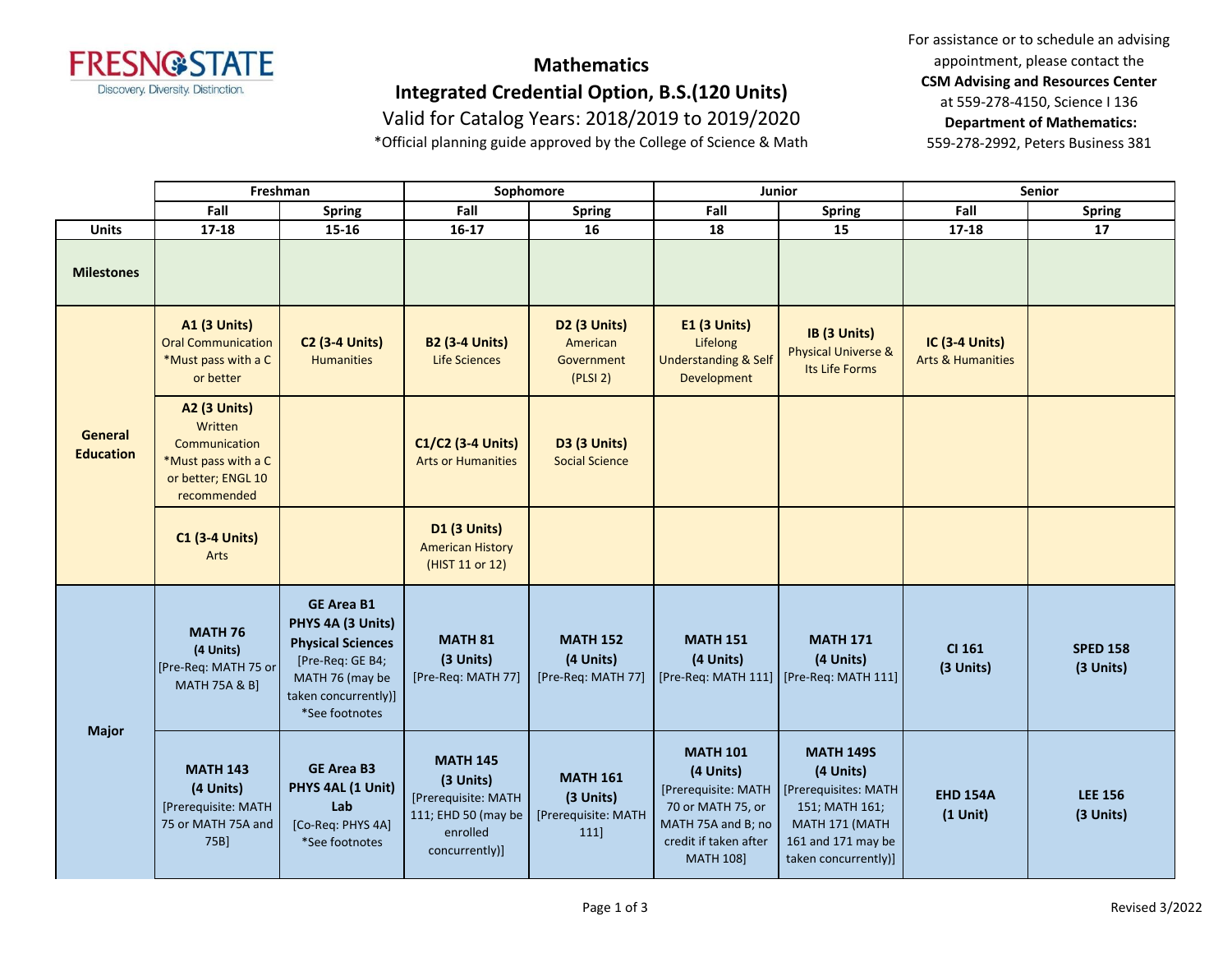

## **Mathematics Integrated Credential Option, B.S.(120 Units)**

Valid for Catalog Years: 2018/2019 to 2019/2020

\*Official planning guide approved by the College of Science & Math

For assistance or to schedule an advising appointment, please contact the **CSM Advising and Resources Center** at 559-278-4150, Science I 136 **Department of Mathematics:** 559-278-2992, Peters Business 381

|              | Freshman  |                                                    | Sophomore |                            | Junior                                                                                                             |                                                                                                                                                                                                             | <b>Senior</b>                                                                                                                                                                               |                                                                                                                             |
|--------------|-----------|----------------------------------------------------|-----------|----------------------------|--------------------------------------------------------------------------------------------------------------------|-------------------------------------------------------------------------------------------------------------------------------------------------------------------------------------------------------------|---------------------------------------------------------------------------------------------------------------------------------------------------------------------------------------------|-----------------------------------------------------------------------------------------------------------------------------|
|              | Fall      | <b>Spring</b>                                      | Fall      | <b>Spring</b>              | Fall                                                                                                               | <b>Spring</b>                                                                                                                                                                                               | Fall                                                                                                                                                                                        | <b>Spring</b>                                                                                                               |
| <b>Units</b> | $17 - 18$ | 15-16                                              | $16 - 17$ | 16                         | 18                                                                                                                 | 15                                                                                                                                                                                                          | $17 - 18$                                                                                                                                                                                   | 17                                                                                                                          |
| <b>Major</b> |           | <b>MATH 77</b><br>(4 Units)<br>[Pre-Req: MATH 76]  |           | <b>CI 151</b><br>(3 Units) | <b>CSCI 40</b><br>(4 Units)<br>[Pre-Req: ELM or<br>College Intermediate<br>Algebra (C or better);<br>trigonometry] | <b>MATH 191T</b><br>$(1$ Unit $)$<br>[In Teaching]                                                                                                                                                          | <b>EHD 155A</b><br>(4 Units)<br>[Prerequisites:<br>Admission to the<br>Single Subject<br><b>Credential Program;</b><br>CI 151, CI 152, CI 159<br>must be taken prior<br>to or concurrently] | <b>EHD 154B</b><br>$(1$ Unit $)$<br>[Prerequisites: Concurrent]<br>enrollment in EHD 155B]                                  |
|              |           | <b>MATH 111</b><br>(4 Units)<br>[Pre-Req: MATH 76] |           |                            | <b>CI 152</b><br>(3 Units)<br>[Prerequisites:<br>Admission to Single<br><b>Subject Credential</b><br>Program]      | <b>ANTH 105W</b><br>(3 Units)<br>Multicultural/<br>International<br>[Prerequisite: G.E<br>Foundation and<br>Breadth Area D,<br>satisfactory<br>completion (C or<br>better) of ENGL 5B or<br><b>ENGL 10]</b> | <b>LEE 157</b><br>(3 Units)<br>[Prerequisites:<br>Admission to the<br>Single Subject<br><b>Credential Program</b><br>and concurrent<br>enrollment in EHD<br>155A or EHD 155B]               | <b>EHD 155B</b><br>(5 Units)<br>[Prerequisites: admission<br>to student teaching, EHD<br>155A, CI 161 (or<br>concurrently)] |
|              |           |                                                    |           |                            |                                                                                                                    |                                                                                                                                                                                                             | <b>MATH Elective</b>                                                                                                                                                                        |                                                                                                                             |